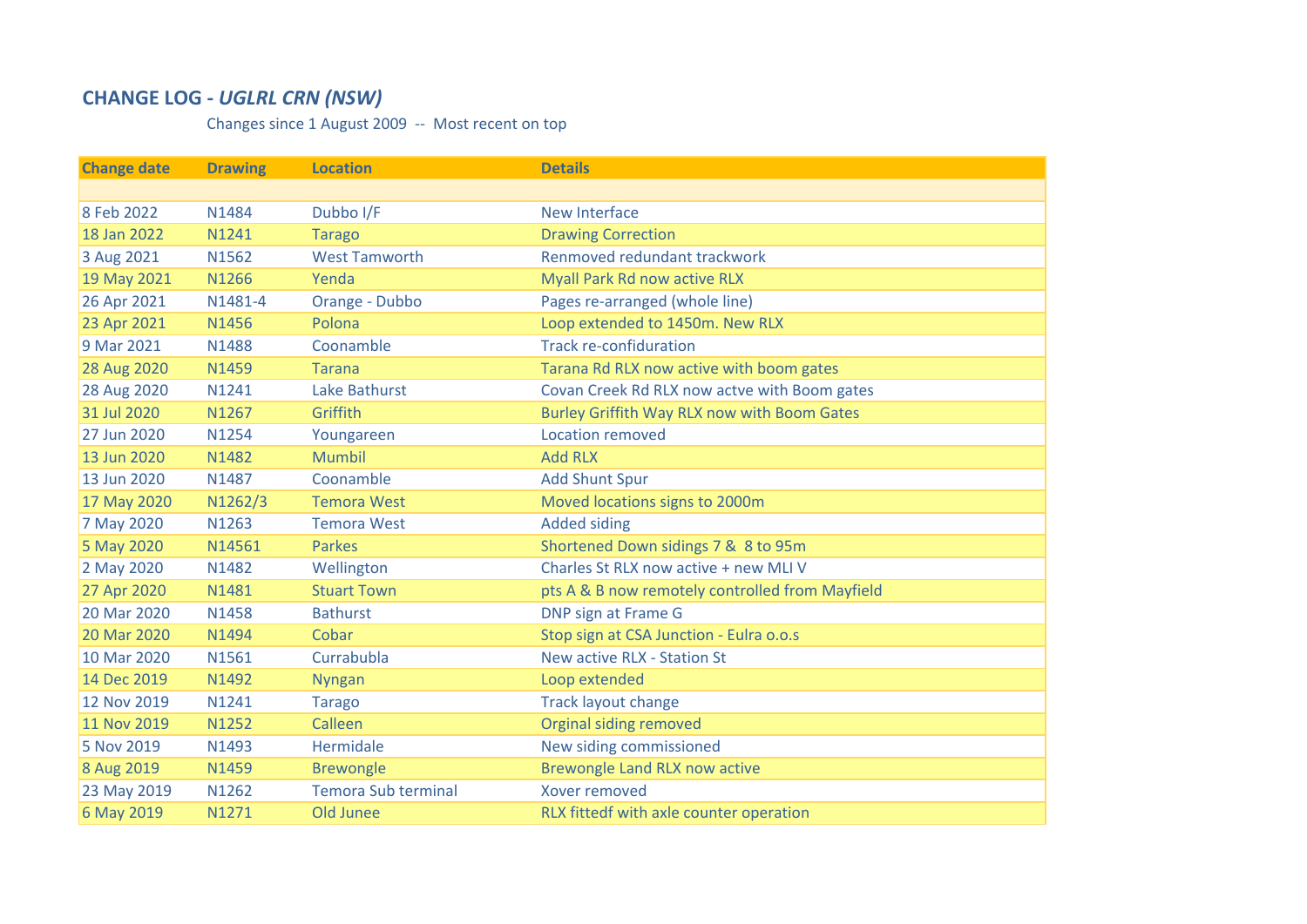| 25 Apr 2019 | N1455         | Orange                             | Shunt Limit board reinstated                                   |
|-------------|---------------|------------------------------------|----------------------------------------------------------------|
| 25 Apr 2019 | N1482         | Wellington                         | Caption added re signalling settings                           |
| 25 Apr 2019 | N1486         | Gilgandra Grain                    | Dead end siding removed                                        |
| 28 Jan 2019 | H1455, N157   | <b>Orange &amp; Georges Piains</b> | Minor changes in positioning of infrastructure                 |
| 21 Jan 2019 | N1460         | Rydal                              | New Loop at Rydal                                              |
| 21 Jan 2019 | N1457         | <b>Georges Plains</b>              | New Loop at Georges Plains & new location at Wimbledon         |
| 10 Dec 2018 | N1563         | Kootingal                          | Limbri Rd RLX now Axle Counter                                 |
| 19 Nov 2018 | N1564         | Uralla                             | Thunderbolt Way RLX now Axle Counter                           |
| 7 Sep 2018  | N1456         | Millthorpe                         | <b>Added station platform</b>                                  |
| 8 Aug 2018  | N1281         | <b>Tootool</b>                     | Rail infrastructure removed                                    |
| 3 Aug 2018  | N1265         | Moomboodool                        | Siding clearance length altered                                |
| 30 Jun 2018 | N1450-3       | Mandagery                          | New BP - Changes to adjacent pages and re-numbering - 1450 new |
| 8 Jun 2018  | N1267         | Griffith                           | New RLX 147                                                    |
| 8 Jun 2018  | N1453         | Manildra                           | Added new MLI Repeater X                                       |
| 14 May 2018 | N1455         | Orange                             | Stock siding M booked o o s                                    |
| 10 May 2018 | N1455, 6, & 8 | Blayney et al                      | Signals/points re-numbered and minor mods                      |
| 10 Apr 2018 | N1456         | Blayney                            | Signals re-numbered                                            |
| 6 Apr 2018  | N1460         | Wallerawang                        | RLX 79 is now Axle Counter                                     |
| 21 Feb 2018 | N1585         | Weemalah                           | Stop Block re-positioned at 740.7                              |
| 8 Feb 2018  | N1281         | <b>The Rock ABA</b>                | Sign posted re-locarted                                        |
| 8 Feb 2018  | N1458         | Kelso                              | Private siding re-instated                                     |
| 8 Feb 2018  | N1593         | Cryon                              | Farmer loading point added                                     |
| 8 Feb 2018  | N1492         | <b>Nyngan</b>                      | <b>RLX both now Axle Counter</b>                               |
| 8 Feb 2018  | N1483         | Wongarbon                          | Loop points BOS                                                |
| 8 Feb 2018  | N1273         | Ganmain                            | Lake St LX now active                                          |
| 8 Feb 2018  | N1271         | <b>Marrar</b>                      | <b>Marrar North Road LX now active</b>                         |
| 8 Feb 2018  | N127x series  | Junee > Griffith                   | Renumbered (127x series expanded 1271 >1276)                   |
| 16 Jun 2017 | N1268         | Hillston                           | Yard re-construction                                           |
| 16 Jun 2017 | N1264         | Ardlethan                          | New Active RLX (with MLIs) commissioned                        |
| 16 Jun 2017 | N1265         | <b>Barellan</b>                    | Yard re-construction                                           |
| 16 Jun 2017 | N1481         | Clergate                           | New active RLX at (renamed) Clergate Road West                 |
| 5 Jun 2017  | N1262         | <b>Temora</b>                      | New Active RLX at Kitchener St                                 |
| 30 May 2017 | N1261-68      | <b>Stockinbingal - Hillston</b>    | Pages re-arranged (whole line)                                 |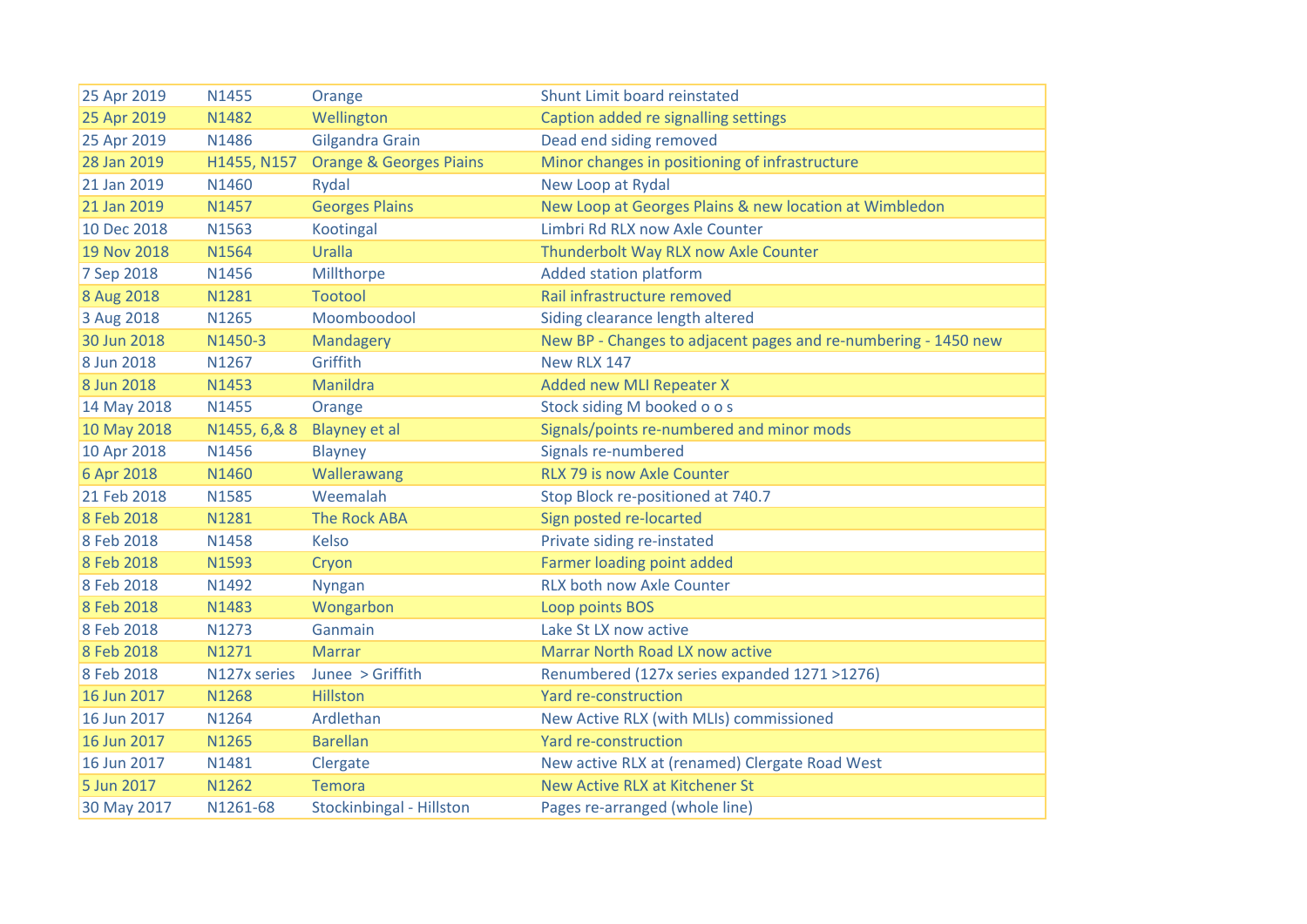| 14 May 2017 | N1262         | <b>Barellan</b>           | Moved Up end boards                               |
|-------------|---------------|---------------------------|---------------------------------------------------|
| 28 Apr 2017 | N1456         | Polona                    | New Active RLX - Wombiana Ln                      |
| 20 Apr 2017 | N1241         | <b>Tarago</b>             | <b>Distance measurements corrected</b>            |
| 18 Apr 2017 | <b>N1456R</b> | Polona                    | New Active RLX - Wombiana Ln                      |
| 18 Apr 2017 | N1455         | Orange                    | New Active RLX - Shepherd RD                      |
| 18 Apr 2017 | <b>N1455R</b> | Orange                    | New Active RLX - Shepherd RD                      |
| 16 Apr 2017 | <b>N1458R</b> | <b>Various</b>            | Minor                                             |
| 16 Apr 2017 | N1458         | <b>Various</b>            | Minor                                             |
| 16 Apr 2017 | <b>N1457R</b> | <b>Various</b>            | <b>Minor signal corrections</b>                   |
| 16 Apr 2017 | N1457         | <b>Various</b>            | Minor signal corrections                          |
| 15 Apr 2017 | N1264         | <b>Various</b>            | <b>Graphic changes</b>                            |
| 14 Apr 2017 | N1274         | <b>Various</b>            | <b>Graphic changes</b>                            |
| 14 Apr 2017 | N1262         | <b>Various</b>            | <b>Graphic changes</b>                            |
| 14 Apr 2017 | N1252         | <b>Various</b>            | <b>Graphic changes</b>                            |
| 14 Apr 2017 | N1592         | <b>Various</b>            | <b>Graphic changes</b>                            |
| 22 Mar 2107 | N1260         | <b>Temora</b>             | Signage rearrangements                            |
| 24 Feb 2107 | N1481         | <b>Stuart Town</b>        | <b>Minor</b>                                      |
| 16 Dec 2016 | N1491         | <b>Nevertire</b>          | New GrainCorp overtrack loading bins commissioned |
| 15 Dec 2016 | N1472         | Airley Junction - Charbon | Booked o.o.s - 14 day notice for re-use           |
| 2 Nov 2016  | N1592         | <b>Burren Junction</b>    | Added new signs at Piliga Rd RLX                  |
| 21 Sep 2016 | N1592         | <b>Burren Junction</b>    | Yard configuration changed                        |
| 29 Jul 2016 | N1264         | Griffith                  | Changed Ulong St RLX to Axle Counter              |
| 26 Jul 2016 | N14xx         | All                       | Major upgrade of all West Region drawings         |
| 22 Jul 2016 | <b>N15xx</b>  | All                       | Major upgrade of all North Region drawings        |
| 22 Jul 2016 | N12xx         | All                       | Major upgrade of all South Region drawings        |
| 15 Jul 2016 | N1264         | Griffith                  | New RLX @ Eberet St                               |
| 8 Jul 2016  | N1271         | <b>Junee Sub Terminal</b> | RLX changes & new MLI                             |
| 31 May 2016 | N1456/7       | <b>Blayney</b>            | Minor signal indication changes                   |
| 17 May 2016 | N1483         | <b>Dubbo</b>              | RLX ID 54 & 55 fitted with Boom Gates             |
| 28 Mar 2016 | N1492         | <b>Nyngan</b>             | Track re-arrangements at the Up end               |
| 29 Jan 2016 | N1252         | Wyalong                   | Axle counters installed on RLX 243 & 244          |
| 29 Jan 2016 | N1251         | <b>Barmenman</b>          | Axle counters installed on RLX 242                |
| 22 Dec 2015 | N1563         | Armidale                  | <b>Signage changes</b>                            |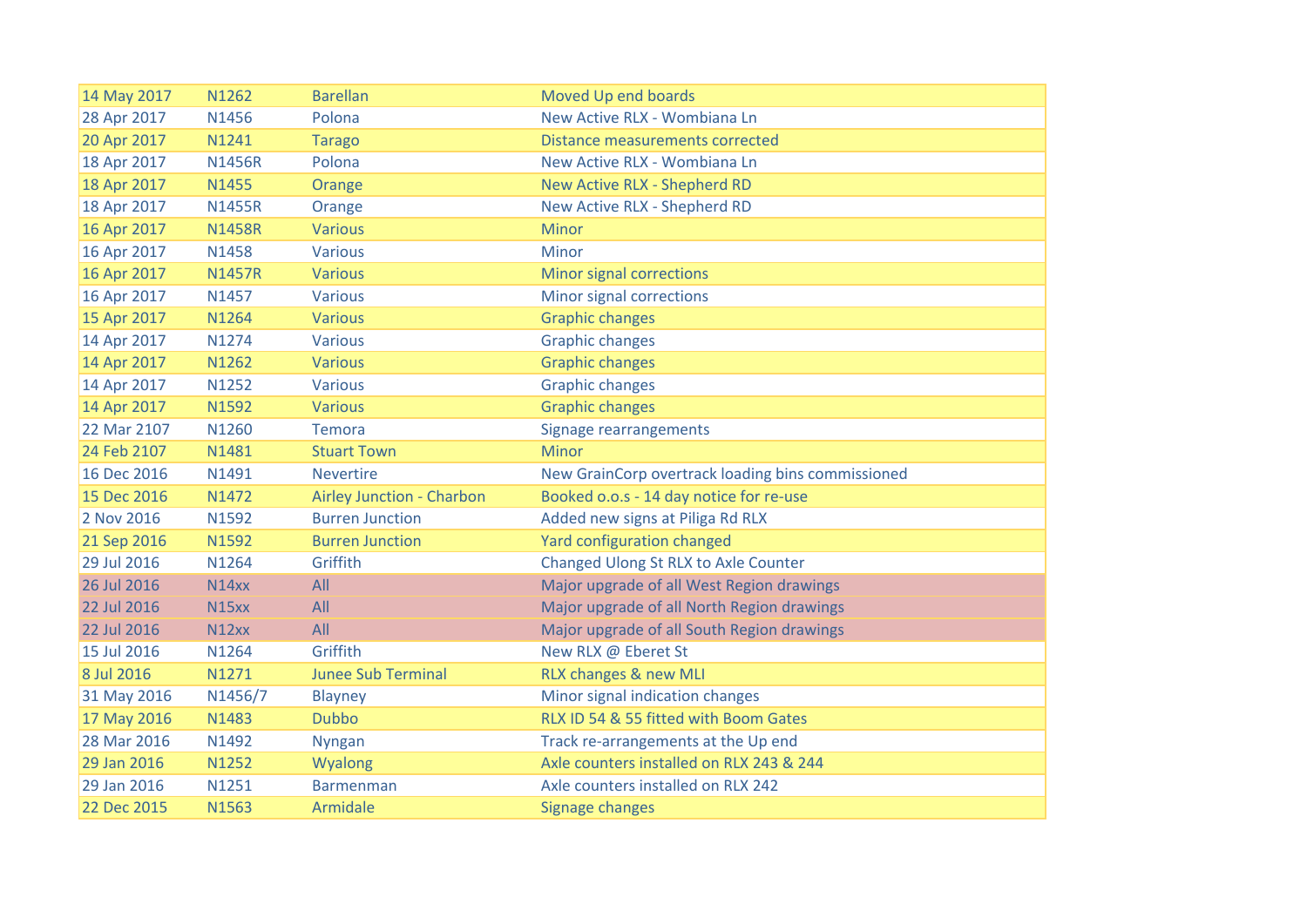| 22 Dec 2015 | N1243     | Queanbeyan                 | <b>Signage changes</b>                                          |
|-------------|-----------|----------------------------|-----------------------------------------------------------------|
| 22 Dec 2015 | C1244     | Canberra                   | Signage changes                                                 |
| 21 Oct 2015 | N1471     | <b>Beel Bone Junction</b>  | New YL/EYL signs                                                |
| 21 Oct 2015 | N1461     | Polonia                    | <b>New YL/EYL signs</b>                                         |
| 21 Oct 2015 | N1460     | <b>Tarana</b>              | New YL/EYL signs                                                |
| 21 Oct 2015 | N1459     | Wallerawang                | <b>New YL/EYL signs</b>                                         |
| 21 Oct 2015 | N1456     | Wallerawang                | <b>New YL/EYL signs</b>                                         |
| 19 Sep 2015 | N1491     | <b>Nevertire</b>           | <b>Wheat Siding extended</b>                                    |
| 11 Sep 2015 | N1262     | Ardlethan                  | <b>Wheat Siding extended</b>                                    |
| 11 Sep 2015 | N1455&81  | Orange                     | <b>Signs relocated</b>                                          |
| 5 Sep 2015  | N1485     | Talbragar                  | Boothenba RLX now at 467.227                                    |
| 23 Jun 2015 | N1260     | Combaning                  | "B" Frame p[oints and catch points removed                      |
| 11 Jun 2015 | N1483     | Combo > Dubbo              | New Drawing (was part N1482)                                    |
| 11 Jun 2015 | N1481     | <b>Stuart Town</b>         | New signalling commissioned                                     |
| 6 Jun 2105  | N1561     | Warral                     | RLX at Warral Rd now active with Boom Gates, Flashing Lts & MLI |
| 28 May 2015 | N1491     | <b>Nevertire</b>           | <b>Commissioning of MLIs and PPIs</b>                           |
| 24 May 2015 | N1454 [R] | <b>Borenore</b>            | RLX ID15 now has boom gates                                     |
| 24 May 2015 | N1454 [R] | <b>Molong</b>              | MLIs now normally show White flashing (MLI Y Repeater added)    |
| 24 May 2015 | N1456 [R] | Springhill                 | Signalling re-arrangements                                      |
| 10 May 2015 | N1499     | <b>Warren South</b>        | Sheet renumbered                                                |
| 10 May 2015 | N1494     | Elura                      | Sheet renumbered                                                |
| 10 May 2015 | N1493     | Miandetta & Boppy Mountain | <b>New Block Points</b>                                         |
| 10 May 2015 | N1492     | Mullengudgery              | <b>New Block Point</b>                                          |
| 10 May 2015 | N1454 [R] | <b>Borenore</b>            | <b>New Block Point</b>                                          |
| 10 May 2015 | N1252     | Wyalong - Calleen          | Sheet renumbered                                                |
| 10 May 2015 | N1251     | Gidginbung & Yiddah        | New Block Point (sheet renumbered)                              |
| 10 May 2015 | C1244     | Canberra                   | Sheet renumbered                                                |
| 10 May 2015 | N1243     | <b>Burbong</b>             | New Block Point (sheet renumbered)                              |
| 10 May 2015 | N1242     | <b>Mount Fairy</b>         | New Block Point (sheet renumbered)                              |
| 10 May 2015 | N1241     | Springfield                | <b>New Block Point</b>                                          |
| 16 Apr 2015 | N1561     | Warral                     | Frame B and associated trackwork removed                        |
| 5 Nov 2014  | N1481     | <b>Kerrs Creek</b>         | <b>New Block Point</b>                                          |
| 8 Aug 2014  | N1453     | <b>Bumberry</b>            | <b>Catch Points A &amp; C removed</b>                           |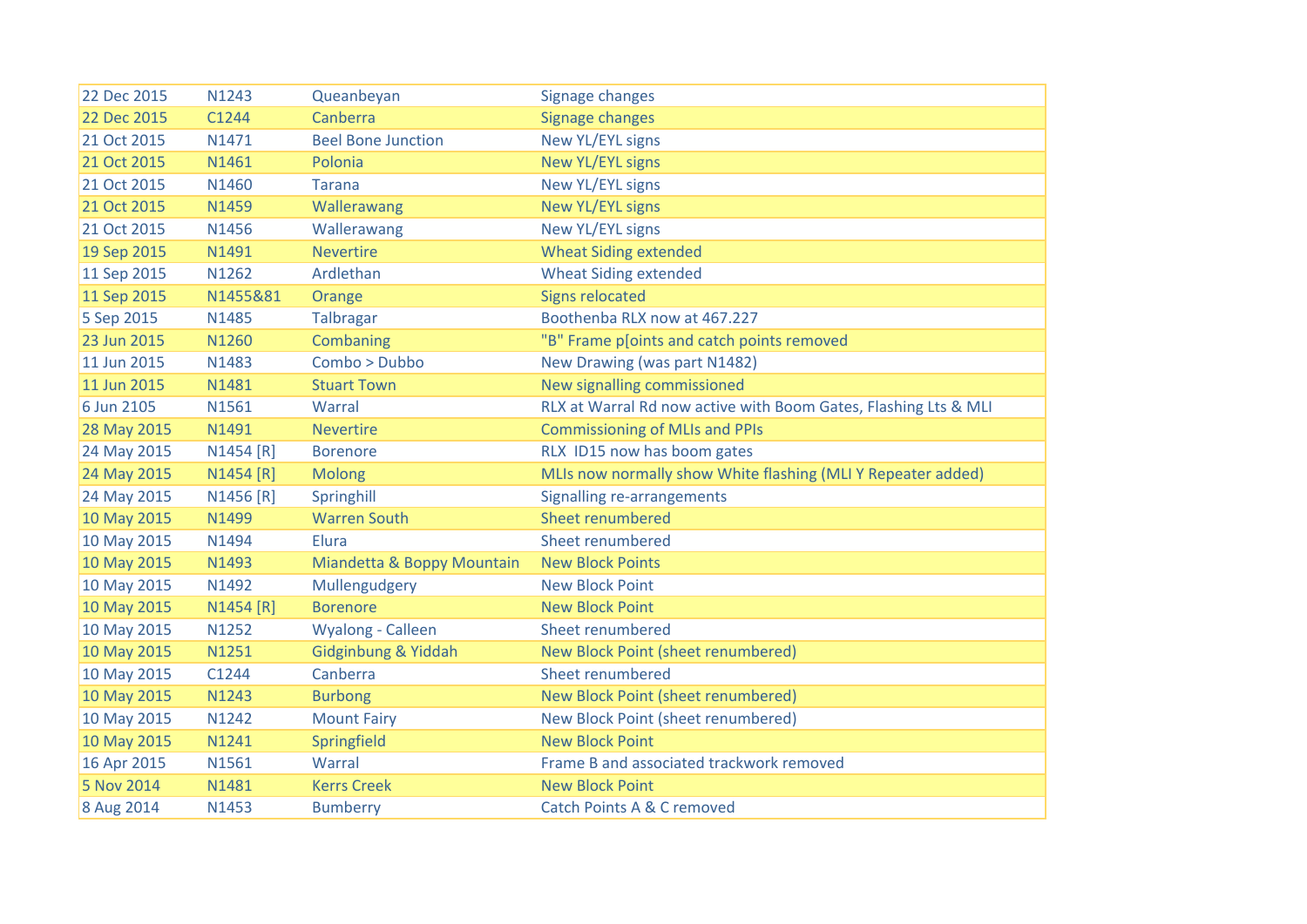| 30 Jun 2014 | N1592            | <b>Burren Junction</b>    | <b>Now TO location</b>                                                  |
|-------------|------------------|---------------------------|-------------------------------------------------------------------------|
| 30 Jun 2014 | N1563            | Armidale                  | Yard details added                                                      |
| 30 Jun 2014 | N1494            | Warren                    | Warren section now out of service                                       |
| 30 Jun 2014 | N1457            | Newbridge                 | <b>YL</b> relocated                                                     |
| 30 Jun 2014 | N1452            | <b>Parkes</b>             | <b>Nash Street ID added</b>                                             |
| 30 Jun 2014 | N1281            | <b>Tootool</b>            | Loop for track machines only                                            |
| 30 Jun 2014 | N1275            | Griffith                  | Kooringal Ave crossing ID added                                         |
| 30 Jun 2014 | N1273            | Narrandera                | <b>Whitton Street ID added</b>                                          |
| 30 Jun 2014 | N1272            | Janmain                   | Location changed to 594                                                 |
| 30 Jun 2014 | N1271            | Junee Sub terminal        | RLX ID 251 is Gate Street                                               |
| 30 Jun 2014 | N1241            | <b>Tarago</b>             | Goods siding added                                                      |
| 26 Jun 2014 | N1274/5          | Wumbumgal                 | Establishment of new mainline loading site                              |
| 25 Jun 2014 | N1561            | <b>West Tamworth</b>      | RLX536, 514 & 509 converted to Axle Counter operation                   |
| 25 Jun 2014 | N1275            | Griffith                  | New Active RLX @ Kooringal St                                           |
| 25 Jun 2014 | N1452 (R         | <b>Parkes</b>             | New active RLX @ Nash St                                                |
| 18 Jun 2014 | N1273            | Narrandera                | New active level corssing with axle counter at Whitton St               |
| 11 Jun 2014 | N1492/3          | Nyngan/Cobar              | Level Crossing converted to Axle counters (ID63, 64 & 66)               |
| 3 Jun 2014  | N1491            | <b>Trangie</b>            | <b>Lengthened Loop</b>                                                  |
| 18 May 2014 | N1253/60/75/1491 |                           | Changes to junction stations becoming Train Order sidings with junction |
| 12 Nov 2013 | N1471/74         | <b>Ben Baal Loop</b>      | Shown as o.o.s                                                          |
| 30 Oct 2013 | N1481            | Orange                    | Corrected point numbers                                                 |
| 20 Jun 2013 | N1485            | Mogriguy                  | New active RLX @ 485.177                                                |
| 22 May 2013 | N1453/R          | Manildra                  | <b>New active RLX</b>                                                   |
| 22 May 2013 | N1276            | Goolgowi                  | <b>Added RLX ID Number</b>                                              |
| 18 May 2013 | N1276            | Goolgowi                  | <b>New active RLX</b>                                                   |
| 18 May 2013 | N1561            | <b>West Tamworth</b>      | Main line rearanged                                                     |
| 22 Apr 2013 | N1455/6          | Orange - Blayney          | <b>New Signalling arrangements</b>                                      |
| 27 Mar 2013 | N1454            | Orange                    | <b>SPAD alerts added</b>                                                |
| 18 Dec 2012 | N1486            | <b>Coonamble South</b>    | <b>Added new location</b>                                               |
| 16 Nov 2012 | N1461            | <b>Bowenfels</b>          | <b>Installation of BBT</b>                                              |
| 16 Nov 2012 | N1471-73         | Baal Bone Jcn - Kandos    | <b>Implementation of TOW</b>                                            |
| 16 Nov 2012 | N1493            | Cobar                     | Implementation of TOW beyond Cobar                                      |
| 11 Nov 2012 | N1281            | <b>Boree Creek Branch</b> | Changes for introduction of TOW                                         |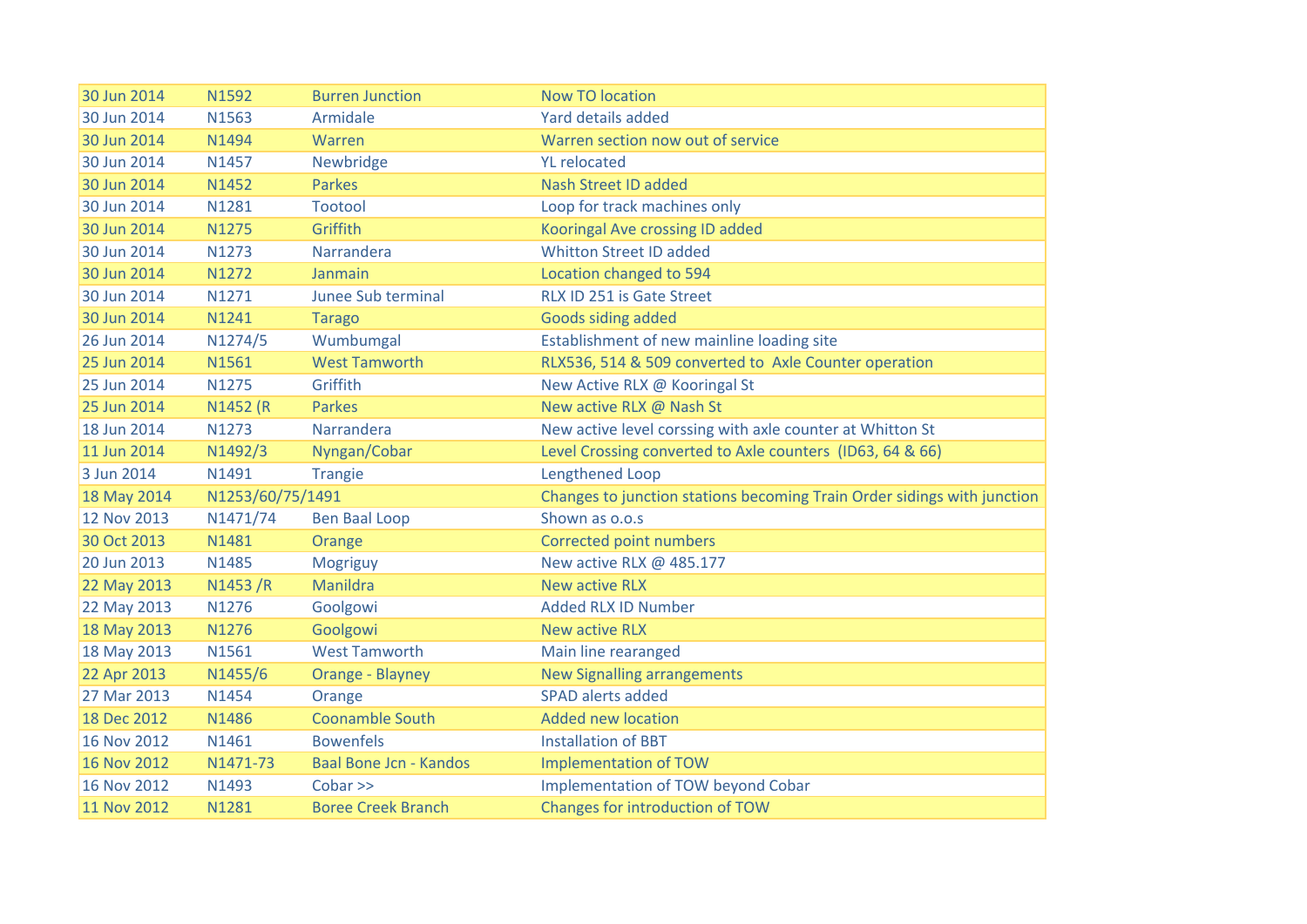| 11 Nov 2012 | N1271        | Junee Sub terminal     | <b>Track lengths added</b>                                                       |  |
|-------------|--------------|------------------------|----------------------------------------------------------------------------------|--|
| 24 Oct 2012 | <b>N1255</b> | Lake Cargelligo        | New Drawing for Lake Cargelligo/Naradhan Line TOW operation                      |  |
| 24 Oct 2012 | N1252-54     | Ungarie-Naradhan Line  | Changes for Lake Cargelligo/Naradhan Line TOW operation                          |  |
| 24 Oct 2012 | N1260        | <b>Temora</b>          | Changes for Lake Cargelligo/Naradhan Line TOW operation                          |  |
| 5 Oct 2012  | N1485-86     | Coonamble Line         | Signage amended for TOW operation                                                |  |
| 4 Oct 2012  | N1454        | Molong                 | Altered lay of 'A'                                                               |  |
| 4 Oct 2012  | N1451        | Parkes                 | <b>Altered PS22</b>                                                              |  |
| 4 Oct 2012  | N1281        | <b>Tootool</b>         | Siding now track machines only                                                   |  |
| 4 Oct 2012  | N1260-3      | Stockinbingal-Griffith | Out of service sidings identified                                                |  |
| 22 Sep 2012 | N1260-63     | Stockinbingal-Griffith | <b>Modifed for Train Order Working</b>                                           |  |
| 30 Aug 2012 | N1260        | Stockinbingal-Temora   | New drawing - Line rearrangement (now Stockinbingal -Griffith)                   |  |
| 30 Aug 2012 | N1251        | Stockinbingal-Temora   | Drawing withdrawn - replaced by N1260                                            |  |
| 30 Aug 2012 | N1271-77     | <b>Hillston Branch</b> | <b>Modifed for Train Order Working</b>                                           |  |
| 29 Jul 2012 | N1241/3      | Canberra Branch        | <b>Changes for Train Order working</b>                                           |  |
| 18 May 2012 | N1491-94     | Cobar/Waren Branch     | <b>Changes for Train Order working</b>                                           |  |
| 12 May 2012 | N1455        | Huntley                | Added distants and other minor sig changes                                       |  |
| 12 May 2012 | N1456        | Polona                 | Corrected signal formats and other minor sig changes + BY31 dist                 |  |
| 12 May 2012 | N1457        | <b>Georges Plains</b>  | Xover 2c opposite hand                                                           |  |
| 12 May 2012 | N1458        | Kelso                  | Minor sig changes                                                                |  |
| 12 May 2012 | <b>N1459</b> | <b>Tarana</b>          | Added TA32 etc                                                                   |  |
| 12 May 2012 | N1460        | Wallerawang            | Added WG14                                                                       |  |
| 12 May 2012 | N1461        | Marrangaroo            | <b>Minor changes</b>                                                             |  |
| 12 May 2012 | N1474        | <b>Baal Bone</b>       | Changed lay of 261 & added BS1, BS2, BS3                                         |  |
| 29 Mar 2012 | N1241        | <b>Crisps Creek</b>    | MLI replaced mechanical point indicators                                         |  |
| 13 Feb 2012 | N1456        | <b>Sealink Sidings</b> | Detail changes with final commissioning                                          |  |
| 11 Jan 2012 | various      | network                | Changes throughout to reflect lease change of CRN from ARTC to JHR (eff 16/1/12) |  |
| 23 Dec 2011 | N1281        | <b>The Rock ABB</b>    | Grain Loader now 'in-setion' (The Rock - Tootool)                                |  |
| 21 Dec 2011 | N1252        | <b>Bardmedman</b>      | Added ex Rankin Springs line stub                                                |  |
| 7 Dec 2011  | N1585        | Moppin                 | RLX 521 now Axle counter                                                         |  |
| 24 Nov 2011 | N1454        | Amaroo                 | <b>Added RLX 48</b>                                                              |  |
| 24 Nov 2011 | N1456        | Murrobo                | Altrered signals MU3A & BY27                                                     |  |
| 17 Nov 2011 | N1457        | Wimbledon              | Added new active LX ID22                                                         |  |
| 16 Nov 2011 | N1485        | Gilgandra              | Standing room adjusted                                                           |  |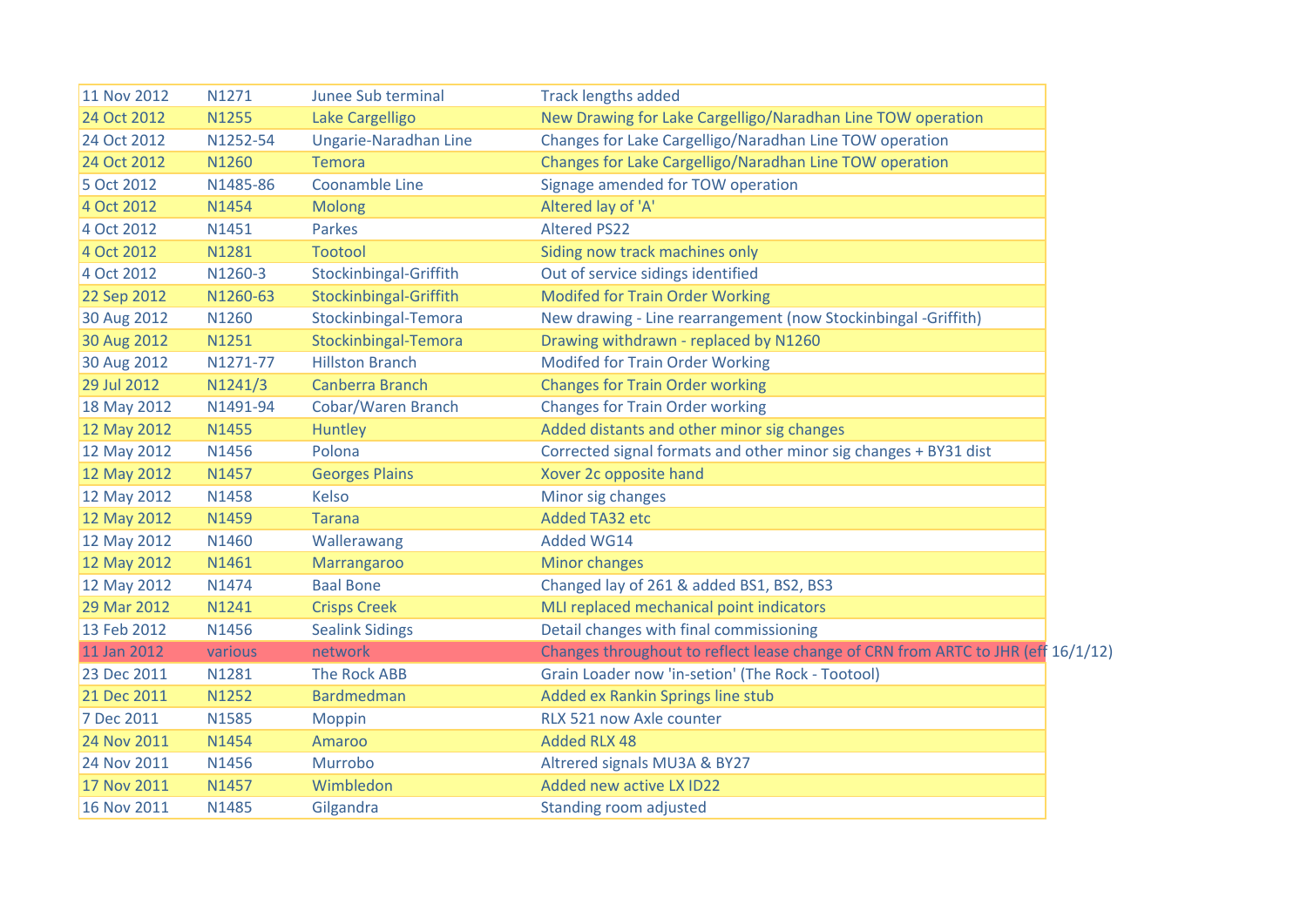| 16 Nov 2011 | N1475      | <b>Tullamore</b>              | Sidings removed from service                       |
|-------------|------------|-------------------------------|----------------------------------------------------|
| 7 Oct 2011  | N1456      | <b>Blayney</b>                | Sealink siding added                               |
| 5 Aug 2011  | N1456      | <b>Blayney</b>                | New SeaLink Siding under construction              |
| 3 Aug 2011  | N1592      | <b>Merah North</b>            | <b>Removed Frame D</b>                             |
| 30 Jul 2011 | N1274      | Leeton                        | RLX ID nos 255 & 270 swapped                       |
| 29 Jul 2011 | N1472-3    | <b>Kandos</b>                 | $B-O-O-S$                                          |
| 16 Jul 2011 | N1471-2-3  | <b>Baal Bone Jcn - Kandos</b> | <b>Safeworking Changes</b>                         |
| 8 Jul 2011  | N1241      | <b>Bungendore</b>             | Dead End Siding now OOS                            |
| 1 Jul 2011  | N1581-1584 | <b>Narrabri-North Star</b>    | Transferred to ARTC Lease see drgs N595-598        |
| 1 Jul 2011  | N1551-6    | Gap-Narrabri Jcn              | <b>Transferred to ARTC Lease see drgs N585-594</b> |
| 28 Jun 2011 | N1275      | Griffith                      | Changes to LX 262                                  |
| 27 Jun 2011 | N1274      | Leeton                        | Changes to LX 257                                  |
| 15 Jun 2011 | N1277      | Hillston                      | Yard now Non Interlocked Area                      |
| 15 Jun 2011 | N1254      | Naradhan                      | Yard now Non Interlocked Area                      |
| 15 Jun 2011 | N1253      | Lake Cargellico               | Yard now Non Interlocked Area                      |
| 10 Jun 2011 | N1459      | <b>Kelso</b>                  | YL @ Kelso removed                                 |
| 10 Jun 2011 | N1458      | Locksley-Raglan               | Signalling upgrade                                 |
| 8 Jun 2011  | N1485-86   | Mogriguy                      | <b>B</b> frame removed                             |
| 3 May 2011  | N1561      | <b>West Tamworth</b>          | <b>Track past Frame P booked OOS</b>               |
| 29 Apr 2011 | N1242      | Queanbeyan                    | <b>ARTC (ACT) activity terminated</b>              |
| 28 Apr 2011 | N1460      | Wallerawang                   | <b>Signals now LED</b>                             |
| 28 Apr 2011 | N1459      | Raglan, Tarana                | <b>Signals now LED</b>                             |
| 11 Apr 2011 | N1460      | Wallerawang                   | <b>Added missing WG5</b>                           |
| 11 Apr 2011 | N1456      | <b>Blayney</b>                | <b>Moved BY30</b>                                  |
| 11 Apr 2011 | N1563      | Kootingal                     | Drawing re-arranged                                |
| 11 Apr 2011 | N1562      | Kootingal                     | Drawing re-arranged                                |
| 25 Feb 2011 | N1457      | Athol                         | Steady state Indication on 282.5                   |
| 25 Feb 2011 | N1456      | Murrobo                       | <b>Signal changes</b>                              |
| 19 Feb 2011 | N1457      | Newbridge                     | <b>Signal changes</b>                              |
| 13 Jan 2011 | N1482      | Wellington                    | Loop length corrected                              |
| 11 Dec 2010 | N1482      | Wellington                    | <b>Trackwork modified</b>                          |
| 10 Dec 2010 | N1452      | <b>Parkes Sub Terminal</b>    | <b>MLIs repositioned</b>                           |
| 10 Dec 2010 | N1454      | <b>Molong</b>                 | <b>Signal V labeled</b>                            |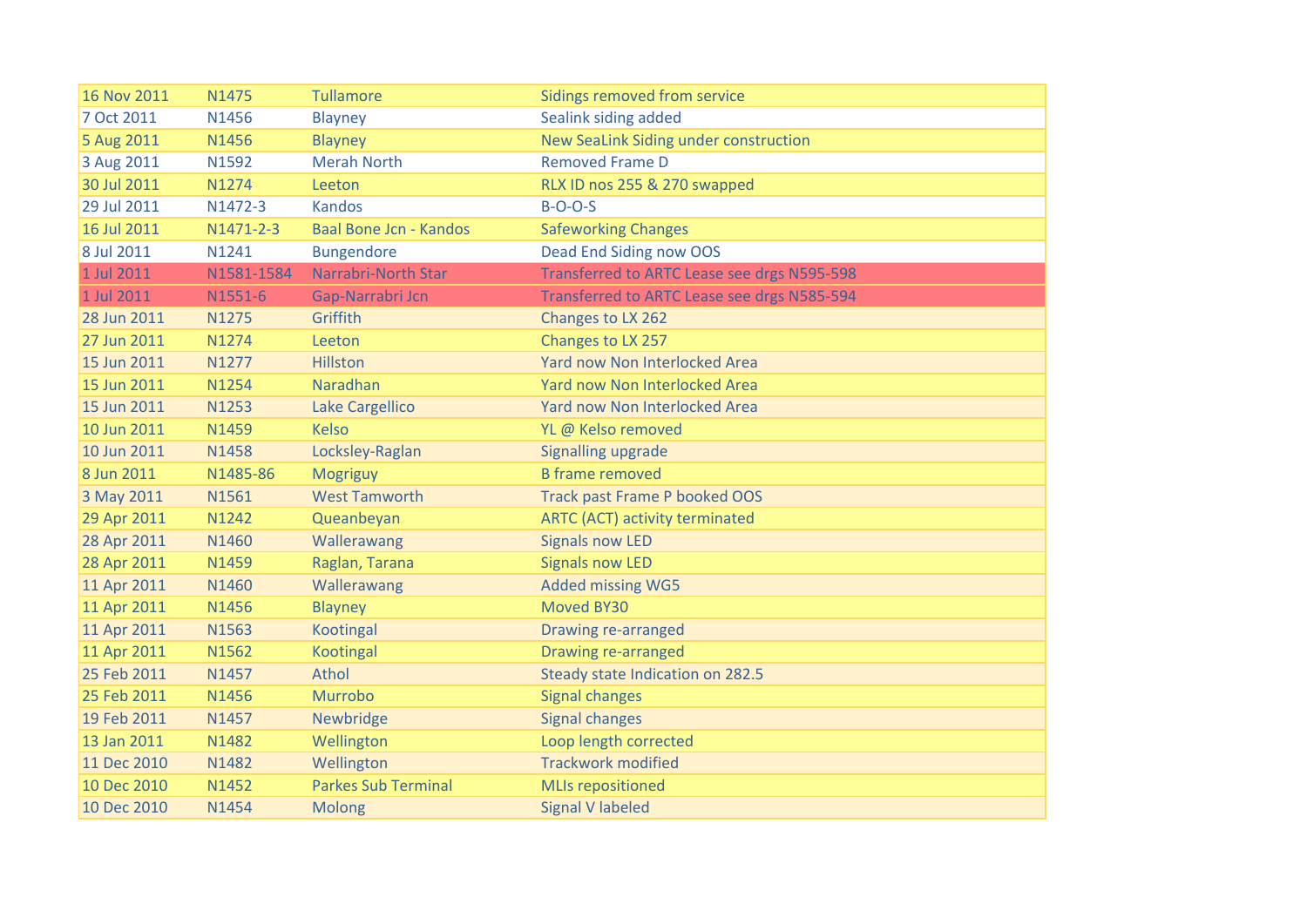| 13 Nov 2010 | N1581-85       | Narrabri - North Star etc       | <b>Train Order Working Commissioned</b>                             |
|-------------|----------------|---------------------------------|---------------------------------------------------------------------|
| 13 Nov 2010 | N1561-63       | <b>Werris Creek-Armidale</b>    | <b>Train Order Working Commissioned</b>                             |
| 13 Nov 2010 | N1555-56       | Turrawan-Narrabri Jcn           | <b>Train Order Working Commissioned</b>                             |
| 2 Nov 2010  | N1583          | <b>Moree</b>                    | Down sidings removed                                                |
| 2 Nov 2010  | N1581          | Narrabri                        | <b>Track rearranged</b>                                             |
| 2 Nov 2010  | N1556          | Narrabri Grain                  | Loop terminated in dead end                                         |
| 2 Nov 2010  | N1555          | Turrawan                        | <b>Altered NBs</b>                                                  |
| 2 Nov 2010  | N1554          | Boggabri                        | <b>Corrected BI1</b>                                                |
| 2 Nov 2010  | N1553          | Gunnedah                        | Added EH2 and corrected GH24                                        |
| 2 Nov 2010  | N1551          | <b>Curlewis</b>                 | CS6m & 6L signals corrected                                         |
| 5 Oct 2010  | N1456          | Murrobo                         | <b>Corrected signal designations</b>                                |
| 5 Oct 2010  | N1459          | Raglan                          | <b>Corrected signal designations</b>                                |
| 5 Oct 2010  | N1460          | Wallerawang                     | <b>Minor changes</b>                                                |
| 13 Sep 2010 | N1456          | Blayney                         | <b>Corrected signal designations</b>                                |
| 8 Sep 2010  | N1453          | <b>Bumberry</b>                 | Changes during implementation of TOW                                |
| 8 Sep 2010  | N1481          | <b>Stuart Town</b>              | Changes during implementation of TOW                                |
| 8 Sep 2010  | N1482          | Wellington +                    | Changes during implementation of TOW                                |
| 16 Aug 2010 | N1471          | <b>Baal Bone Junction</b>       | <b>Signalling Changed</b>                                           |
| 16 Aug 2010 | N1472          | <b>Charbon Junction</b>         | <b>Changes to extend Charbon Junction Yard Working</b>              |
| 16 Aug 2010 | N1473          | <b>Kandos</b>                   | <b>Changes to extend Charbon Junction Yard Working</b>              |
| 13 Jul 2010 | All drawings   |                                 | Major review of all active RLX and ID numbers. Changes as required. |
|             | with an active |                                 | Listed below - 2 drawings with RLX added                            |
| 13 Jul 2010 | N1562          | <b>Tamworth</b>                 | Added RLX at Hall St and Woodside Rd                                |
| 13 Jul 2010 | N1563          | Uralla - Armidale               | <b>Added RLX at Barley Fields Road</b>                              |
| 8 Jul 2010  | N1241-43       | Canberra Branch                 | <b>New Drawings</b>                                                 |
| 3 Jul 2010  | N1281          | <b>Boree Creek Branch</b>       | <b>New Drawing</b>                                                  |
| 2 Jul 2010  | N1271-77       | <b>Junee-Hillston Branch</b>    | <b>New Drawings</b>                                                 |
| 2 Jul 2010  | N1261-63       | Temora - Griffith Branch        | <b>New Drawings</b>                                                 |
| 2 Jul 2010  | N1251-54       | <b>Lake Cargellico Branches</b> | <b>New Drawings</b>                                                 |
| 1 Jul 2010  | N1481          | <b>Mullion Creek</b>            | Active LX @ 339.531 added                                           |
| 1 Jul 2010  | N1583          | <b>Moree</b>                    | <b>Changes surrounding Buluss St LX</b>                             |
| 21 Jun 2010 | N1591          | Narrabri West                   | Down end derails fitted                                             |
| 20 Jun 2010 | N1591-94       | <b>Burren Junction Branches</b> | <b>New Drawings</b>                                                 |